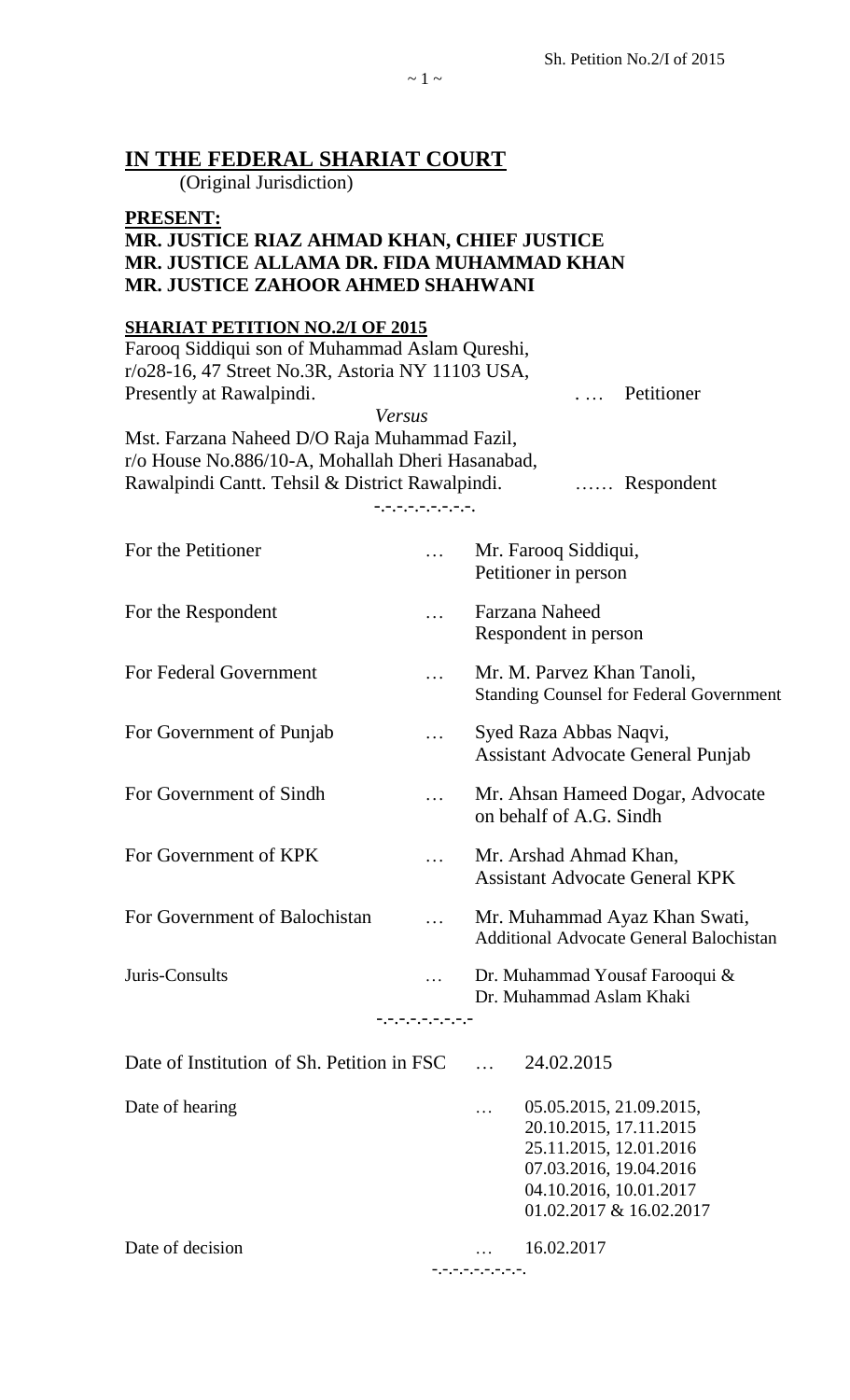## **JUDGMENT:**

**Justice Riaz Ahmad Khan, Chief Justice:** Farooq Siddiqui son of Muhammad Aslam Qureshi, petitioner herein, is a Pakistani born American citizen. According to his statement before the Court he is Doctor by profession and deals in surrogacy cases. Since his own wife was unable to give birth to a child so he gave an advertisement in the newspapers for a surrogate. In response to the advertisement, the respondent Mst. Farzana Naheed offered her services in exchange of money. According to the petitioner, Mst. Farzana Naheed was paid Rs.25,000/- for medical examination. After results of test she was found fit for surrogacy procedure. She gave birth to a daughter namely Fatima Siddiqui. According to the petitioner this surrogacy contract was oral but since the whole procedure was to be carried out in Pakistan and there was every possibility of reaction from the society and family of the respondent wife so in order to cover up the story a false drama of marriage was arranged. After giving birth to the daughter, the respondent refused to hand over the baby to the petitioner and refused to fulfill the contractual obligation.

2. On the other hand, the case of respondent is that the claim of the petitioner regarding surrogacy is totally false and fabricated. She was lawfully married to the petitioner and was and is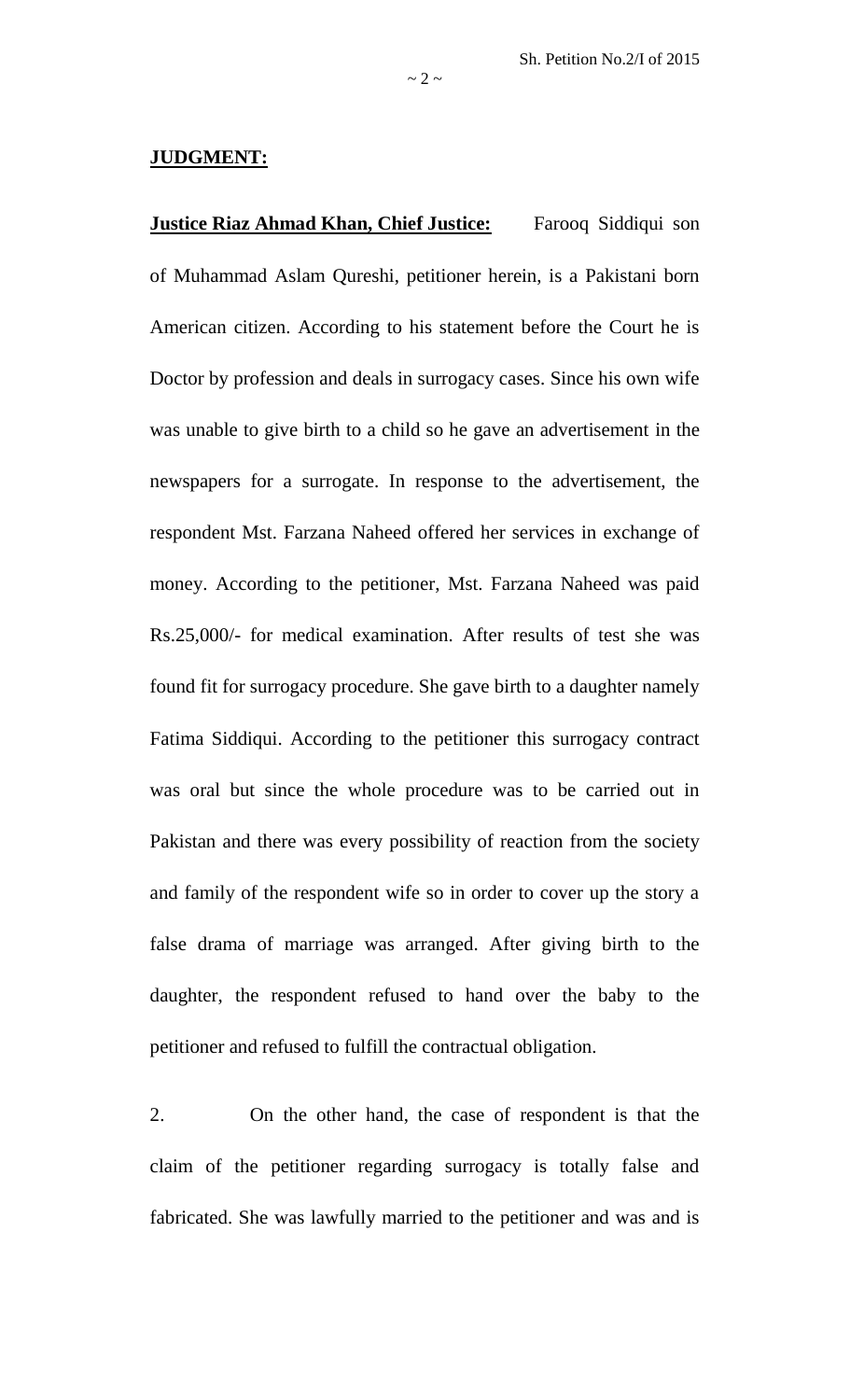his legally wedded wife. Out of the wedlock the daughter was born and the petitioner is bound to pay for expenses regarding education and brought up of the minor daughter.

3. Since the respondent had refused to hand over the custody of the minor to the petitioner so the petitioner filed a petition for custody of minor in the Court of Guardian Judge/Senior Civil Judge, Rawalpindi. The said petition was dismissed vide Order dated 24.12.2011. The petitioner failed to get the custody of the minor up to the Hon'ble Supreme Court of Pakistan. During these proceedings the petitioner filed a petition before this Court, which was also dismissed. On the other hand, decree for maintenance of minor was passed in favour of wife of the petitioner. The petitioner then filed the present petition before this Court as according to him his claim regarding surrogacy was not accepted and he was not handed over custody of the minor but was ordered to pay for maintenance of the minor. His claim is that if he is accepted as father of the minor then custody of the minor be handed over to him. Since a very important question of surrogacy was involved and according to the petitioner there was an oral agreement between him and the respondent so it was decided that the issue of surrogacy vis-a-vis the contractual obligation is required

 $\sim$  3  $\sim$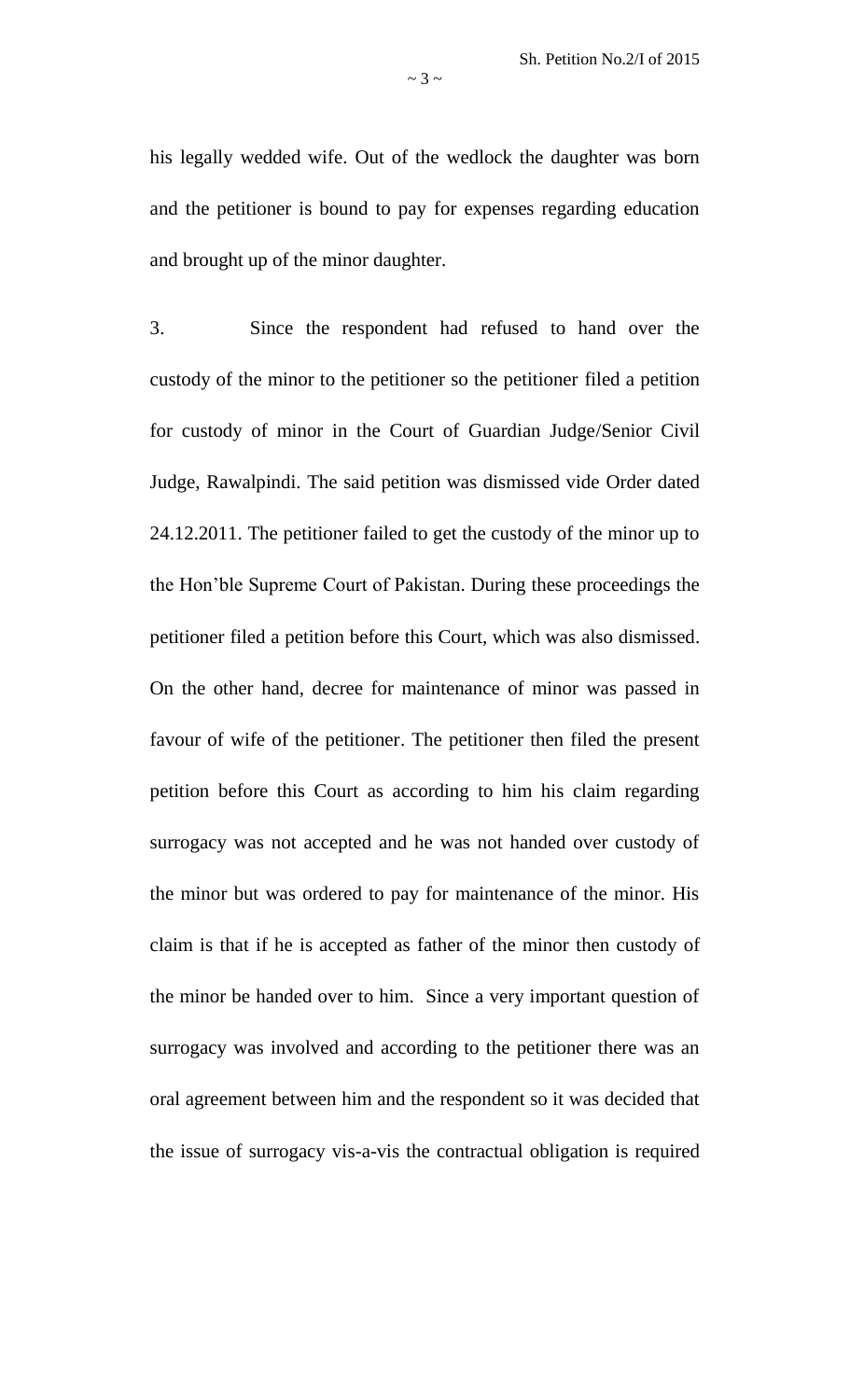to be examined and the petition was admitted on the following grounds:-

> *"The issues involved in the case are (i) as to whether the agreement executed between the parties for producing a child as a surrogate mother is in accordance with the Injunctions of Qur'an and Sunnah? (ii) if it is presumed that the agreement is lawful contract under the Contract Act, whether the same would also be in accordance with the Injunctions of Qur'an and Sunnah? (iii) In absence of any law if a child is produced by a surrogate mother under which law the custody of that minor is to be governed? (iv) any other question raised by the parties."*

4. In response to issuance of Notices, the respondent as well as Federal Government, Government of Balochistan, Government of Sindh, Government of Khyber Pakhtunkhwa and Government of Punjab filed their comments. Professor Dr. Muhammad Yousaf Farooqui and Dr. Muhammad Aslam Khaki were appointed Jurist-Consults. They have also submitted their reports. Sardar Ghazanfar Khan, Advocate appeared on his own, and in order to assist the Court, filed his comments. The petitioner, in addition to his written reply, made oral submissions. We have also heard the Jurist-Consults, Standing Counsel for Federal Government and the learned Counsel appearing on behalf of all the four provinces.

5. Surrogacy is a new way of producing children, however, originally it started with the concept of test tube baby. It is a natural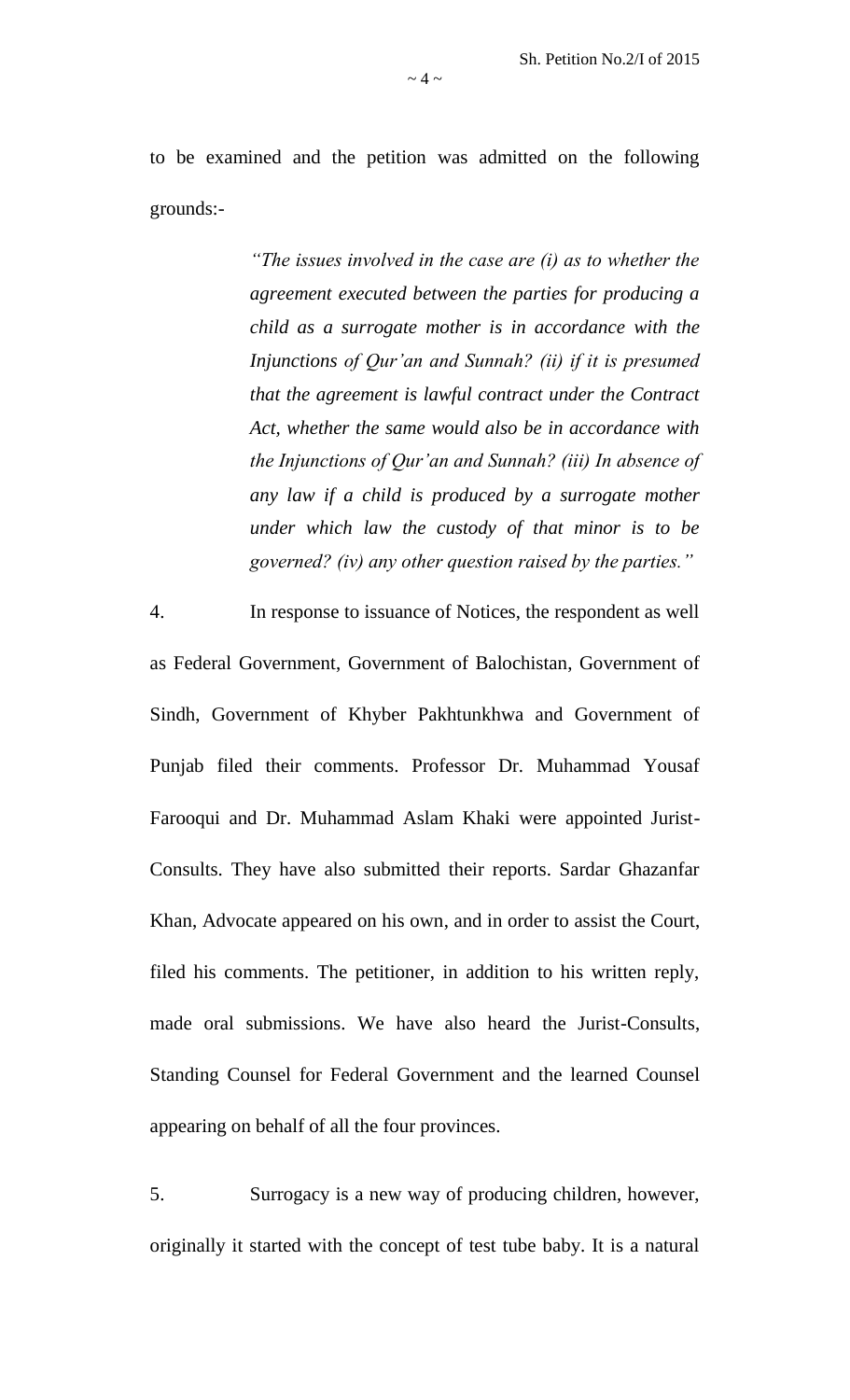phenomenon that people usually want to have their own children and do not wish to adopt other children. People usually prefer the continuation of their own lineage. It is because of this urge that the concept of test tube baby developed. In the normal set of circumstances a young woman produces an egg in monthly menstrual cycle which is released from the ovary. This egg during sexual intercourse is fertilized into an embryo after meeting with the sperm released by the male partner. The embryo through a particular process reaches the uterus of the woman and in that way she gets pregnant in the normal course.

6. Unfortunately some women are incapable of fertilizing a sperm and as a result do not get pregnant. In such a case sperm is obtained from the husband and egg from the wife which is fertilized in a test tube and then it becomes an embryo. This embryo is placed in the womb of the wife and in natural process she produces child. The process of fertilization by manually combining an egg and sperm in a laboratory and then transferring the embryo to the uterus is called In Vitro Fertilization.

7. Apart from the above said situation, there may be other situations where either the husband may not be in a position to produce a healthy sperm or the wife due to age or some other medical

 $\sim$  5  $\sim$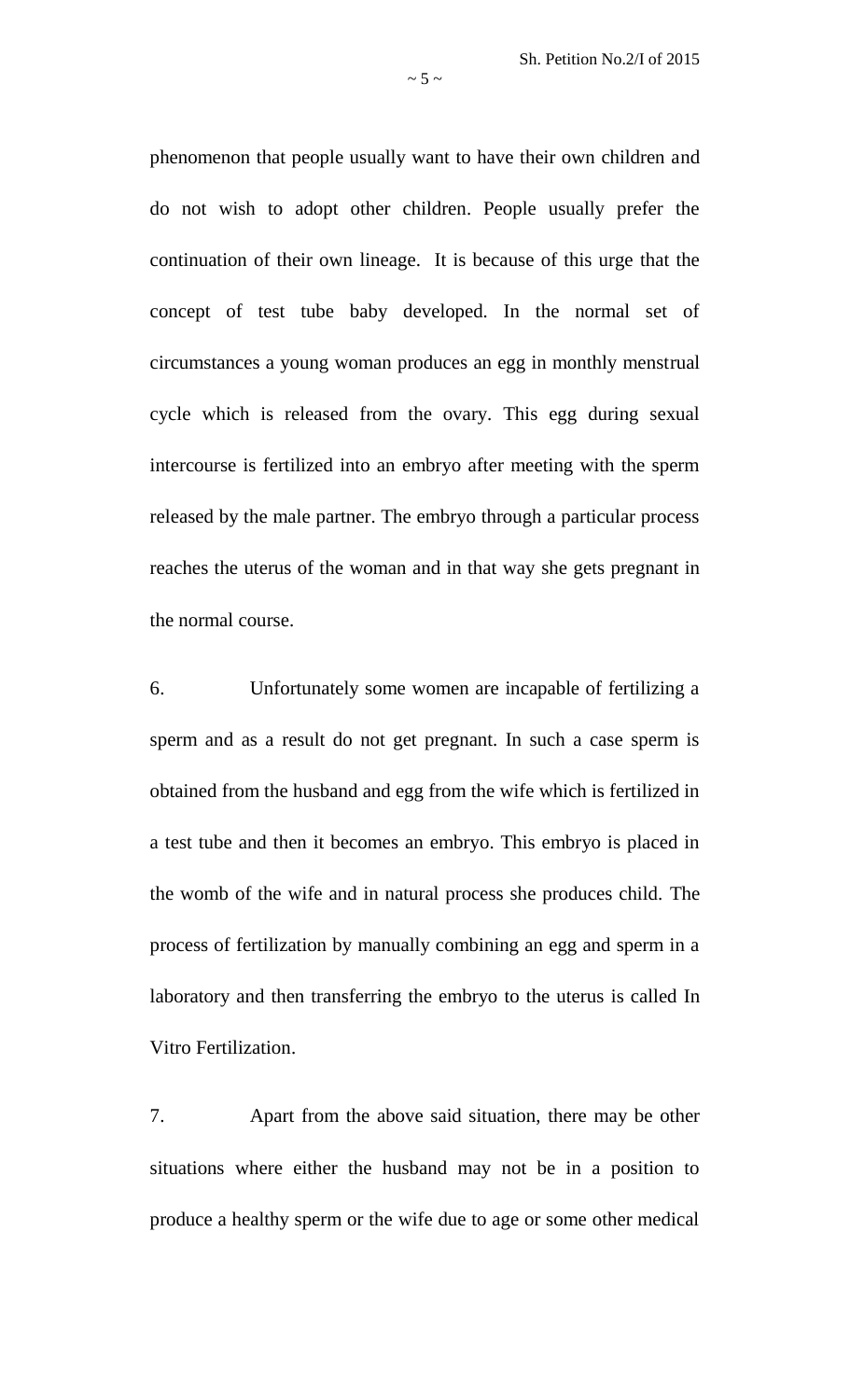problems may not be able to maintain a pregnancy, all these cases can be summarized in the following manner:-

(i) Male sperm fused with female egg by IVF method

| (a) | Donor sperm         | Wife egg  | $\sin$ wife womb |
|-----|---------------------|-----------|------------------|
|     | (b)   Husband sperm | Donor egg | $\sin$ wife womb |
| (c) | Donor sperm         | Donor egg | in wife womb     |

(ii) Male sperm fused with female eggs by IVF method

|     | $(a)$ Husband sperm | Wife egg  | in surrogate mother |
|-----|---------------------|-----------|---------------------|
|     | $(b)$ Husband sperm | Donor egg | in surrogate mother |
| (c) | Donor sperm         | Wife egg  | In surrogate mother |

(iii) Male sperm fused with female eggs single parents/couple

| (a) | Father sperm | Surrogate mother egg                    | In surrogate |
|-----|--------------|-----------------------------------------|--------------|
|     |              | (artificial insemination)   mother womb |              |
| (b) | Donor sperm  | Mother egg                              | In surrogate |
|     |              |                                         | mother womb  |

8. All the above said situations may result into the

following four categories of cases:-

- i) The sperm does not belong to the father but the egg is obtained from the mother;
- ii) The sperm and the egg belong to actual married couple but the embryo is placed in the womb of third lady who gives birth to child;
- iii) The sperm belongs to the father but the egg to the donor and the child is also produced by the donor; and
- iv) Neither the sperm belongs to the father nor the egg to the mother but the child is produced by the donor for the couple;

All the above said cases are, in fact, the cases of surrogacy.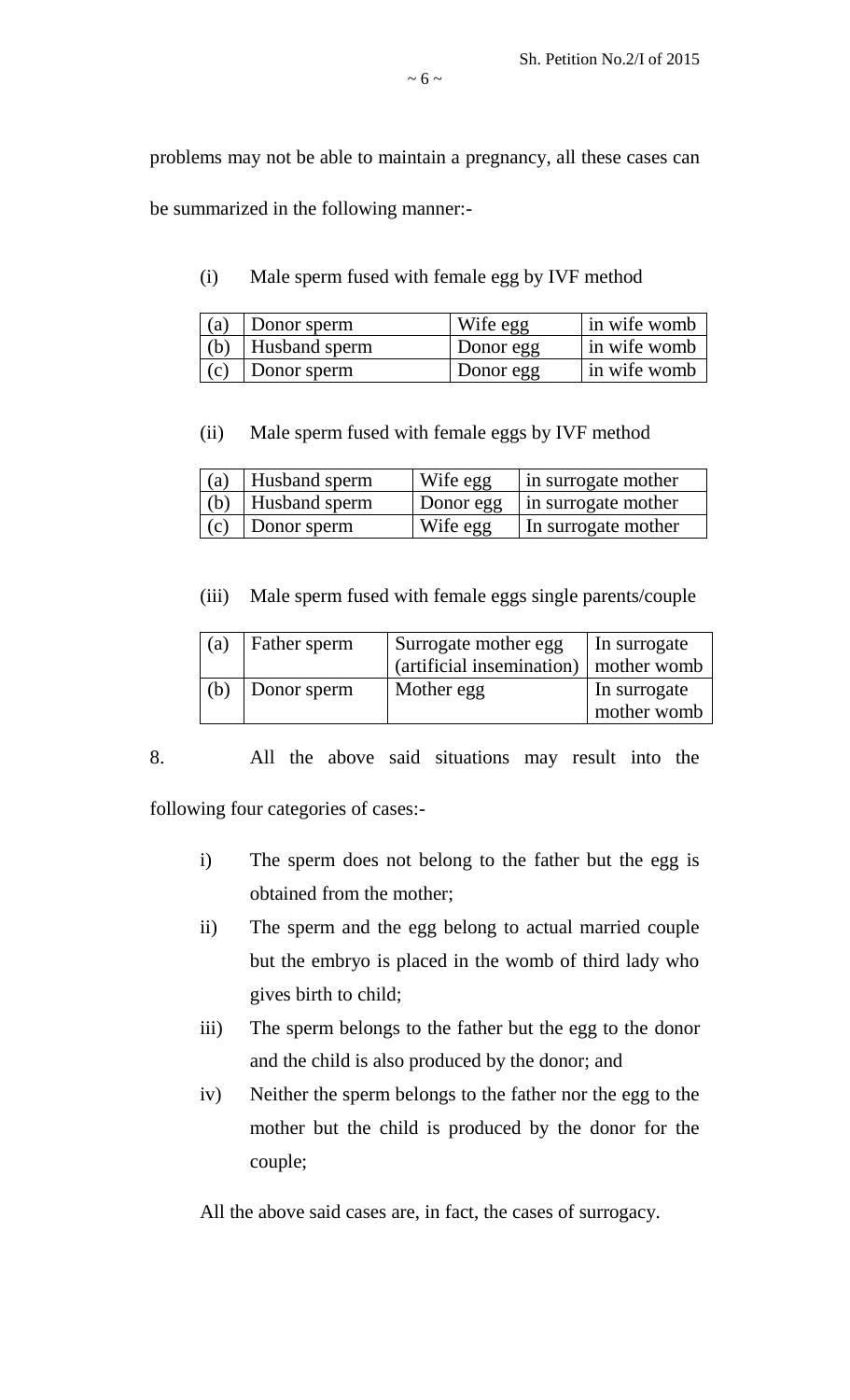9. Surrogacy has been derived from a Latin word, which means appointed to act in place of. It is a technique of assisted reproduction wherein a woman bears and delivers child for other couples. In case, if a man is incapable of producing child and the sperm is obtained from the third person that cannot be called a case of surrogacy for the simple reason that the child does not belong to the father. The issue arises when the woman is hired for carrying child for a couple for some monetary or other consideration.

10. In all the above said processes the surrogate mother, who is arranged, is paid certain amounts for carrying out the child for nine months and then producing child for another woman. So for all practical purposes the surrogate mother gives her womb on rent.

11. Due to advanced medical technology in some countries at one time different eggs are obtained from the body of a woman and when one egg is used the remaining eggs are frozen and kept in bank so that those may be used in future. The surrogate mother is compensated financially for going through the pains and agonies of producing a child. In advanced countries the surrogate mother is also protected through insurance so that if any untoward incident happens she may be compensated adequately and in addition to that medical expenses are also borne by the hiring couple.

 $\sim$  7  $\sim$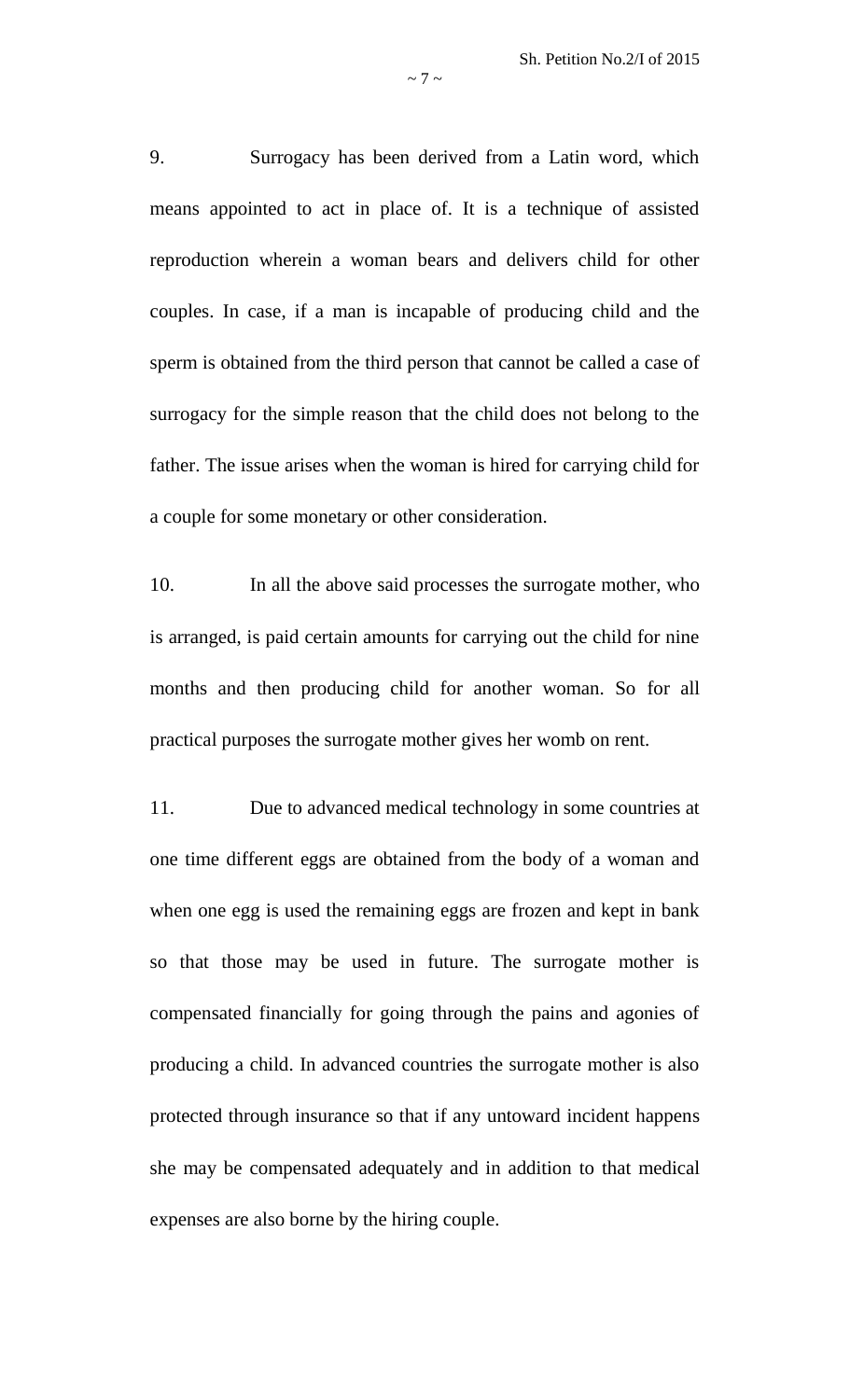12. The first case of such nature which came to light was of Baby M. In this case a woman by the name of Mary Beth Whitehead had agreed to become a surrogate mother for a couple. As a result a child was born. In this case sperm was obtained from the husband and the egg from Mary Beth Whitehead. After birth of a daughter Mary Beth Whitehead refused to hand over the child to the couple and she declared that her own husband was the father of the child. She accepted that she had entered into a contract of surrogacy with the couple and had received the amount but she offered to pay back the money as during the period of pregnancy she had developed emotional attachment to the child. On her refusal the couple went to the Court of New Jersey. In the trial Court the case was decided against Mary Beth Whitehead but in appeal the judgment was reversed. She was declared as real mother and the hiring couple were given the visitation rights. The child was handed over to Mary Beth Whitehead. Since it was a first case, so became talk of the town not only in United States but struck the headlines of the newspapers the world over. Afterwards the lady Mary Beth Whitehead also wrote a book titled "A Mother's Story". This case followed by certain other cases which became quite famous and necessitated proper legislation. In every country it was realized that there should be some law regarding surrogacy but it was not an easy task. In a similar case a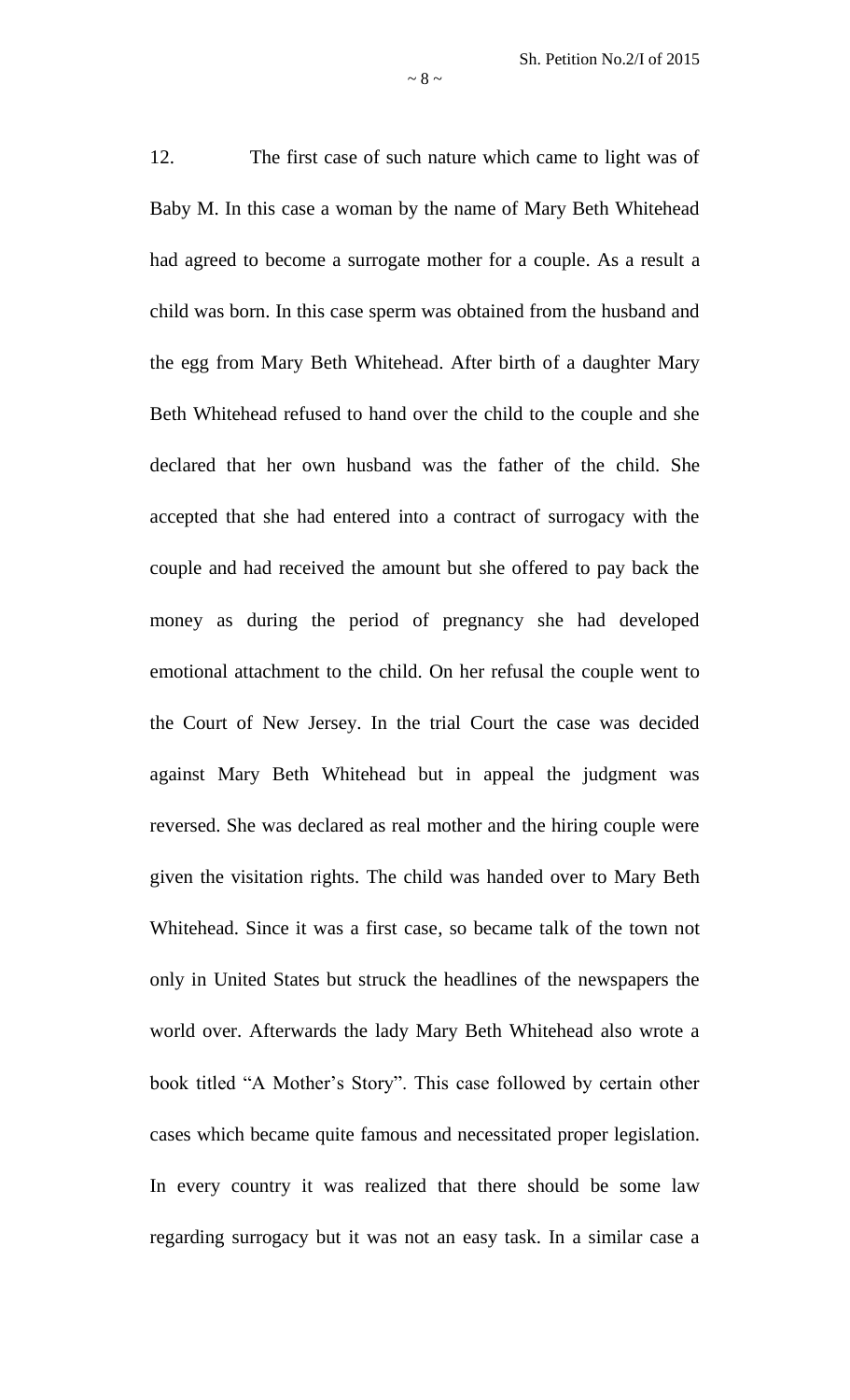lady by the name of Crystal of USA entered into an agreement of surrogacy with a couple. She was paid \$22000 and an embryo was placed in her womb. Unfortunately before birth of the child it was found that the upcoming child had certain deformities. The couple asked her for abortion but she refused and gave birth to a deformed child. This case was reported in Daily Mail dated  $24<sup>th</sup>$  August, 2015.

13. In U.K. a gay couple had entered into an agreement with a woman who had agreed to become a surrogate mother for gay couple, whose sperm was used for producing a child. After the birth of the child the surrogate mother refused to hand over the custody of the child to gay couple. The case, however, was decided in favour of the gay couple. The case was also reported in Daily Mail, 24<sup>th</sup>August, 2015. The references of different cases have been given to show complexity of the issue and the background which requires legislation on the subject in different countries. In United States every State has got its own law regarding surrogacy, however, generally surrogacy is not prohibited and almost daily in the newspapers there are some advertisements regarding the need of surrogate mother. In U.K. surrogacy agreements are legally binding in the Court, even without a formal written contract. However, the custody of the child is decided by the Family Courts keeping in view the best interest of the minor. In

 $\sim$  9  $\sim$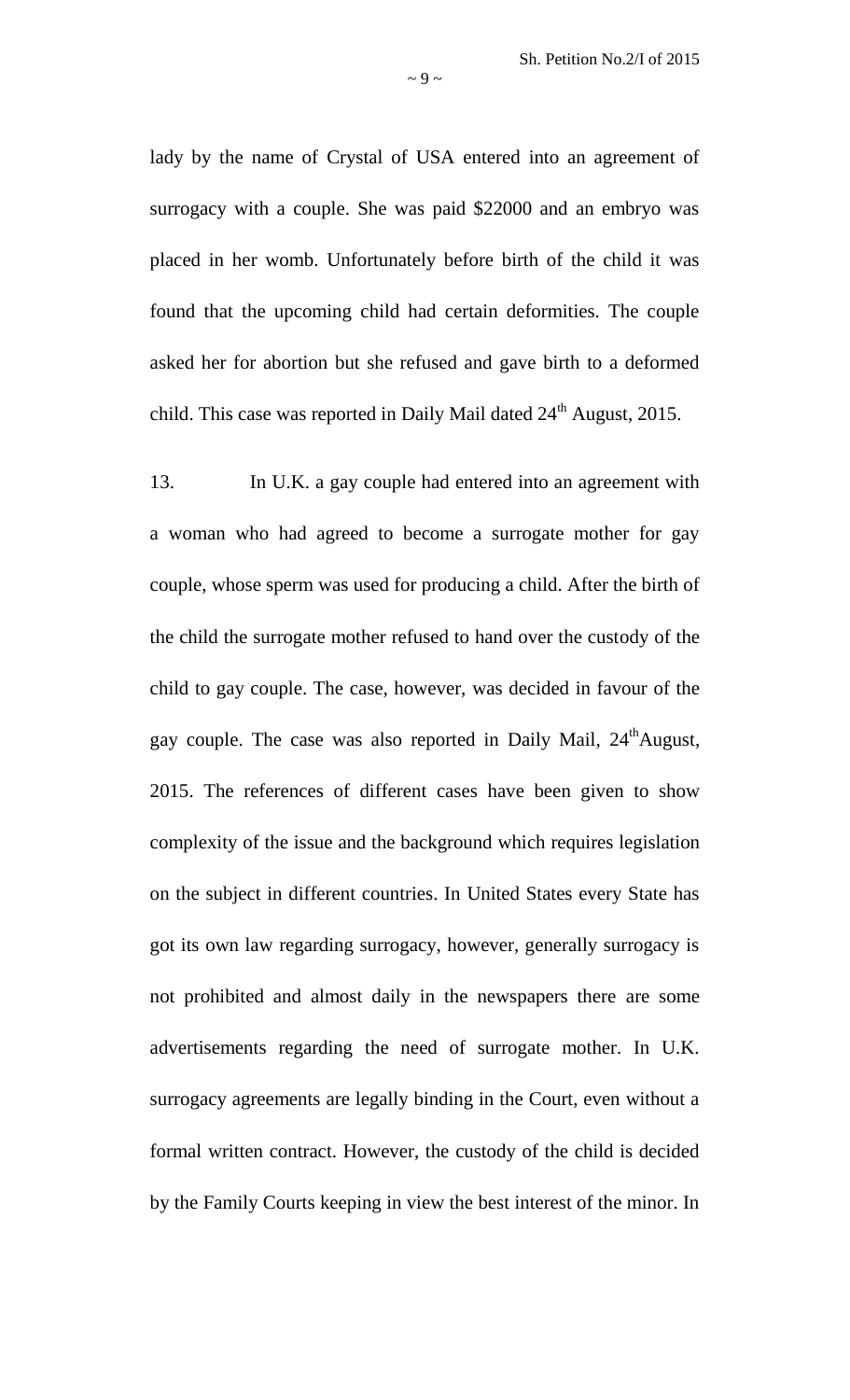Canada there are two types of laws. In one part of the country surrogacy is partly allowed but in other part that is Quebec surrogacy agreements are not recognized and the mother who gives birth to a child is considered as a legal mother of the child. In Finland also surrogacy agreements are illegal. The same is the case with France, Georgia, Hong Kong, Hungary, Iceland, Italy and Japan where even the doctors, agents and their clients are to be punished for arranging commercial surrogacy.

14. The above stated situation has created serious problems for the poor developing countries. In most of the developed countries surrogacy is either not permitted or illegal or extremely expensive. As a result most of the developed countries have turned towards the poor undeveloped countries for arranging surrogate mothers. All the underdeveloped countries, where poverty is order of the day, are on high risk of becoming markets for surrogacy. We should, therefore, make arrangements before it is too late.

15. In the present case, the petitioner had approached the respondent lady for producing a child. According to him, she had agreed to produce a child for him. The embryo was created with his sperm and the egg of the lady whereas no sexual intercourse had taken

 $\sim$  10  $\sim$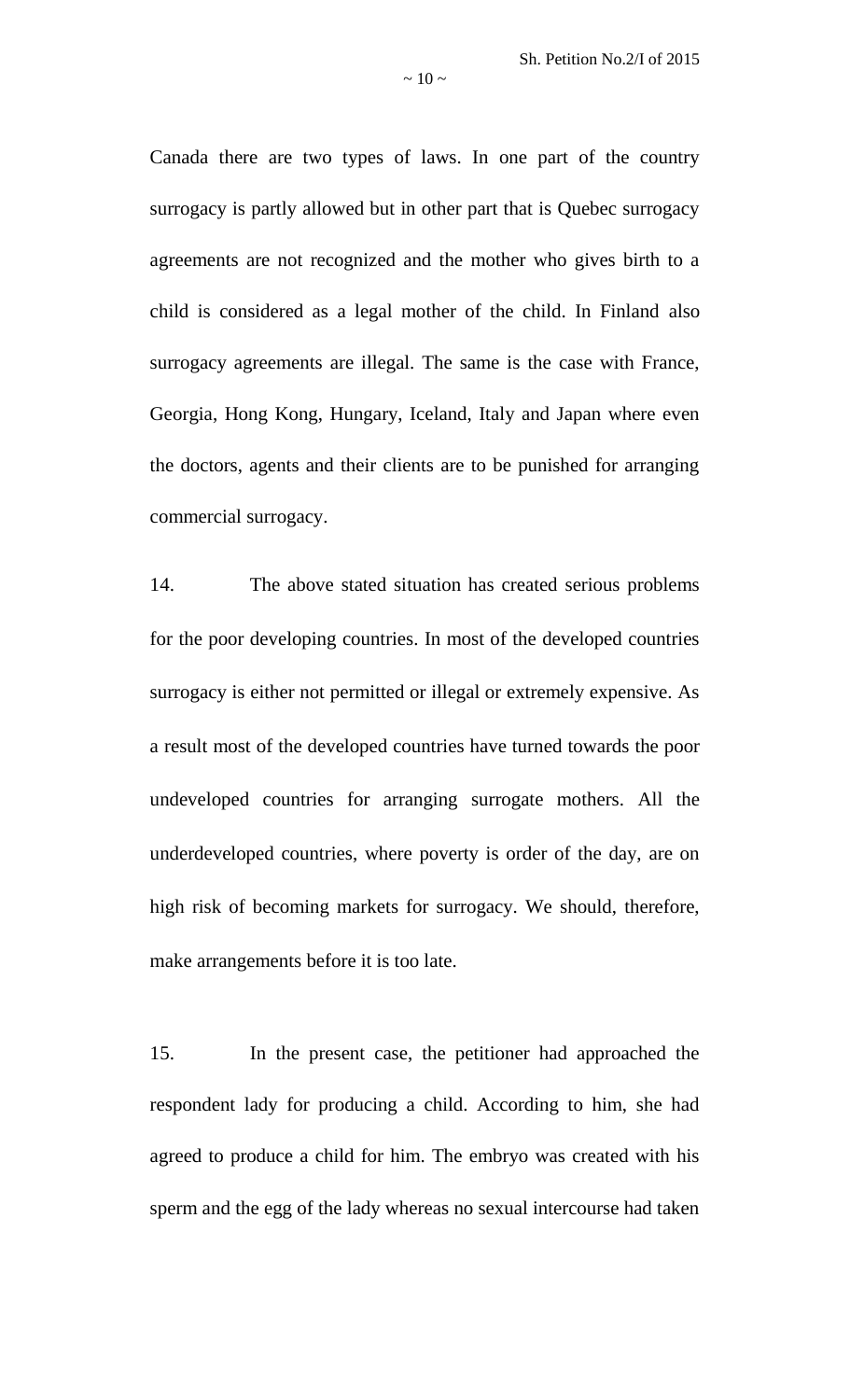place. This assertion has been strongly denied by the respondent lady as according to her a proper marriage had taken place. The contention of the petitioner is that the marriage was, in fact, only arranged for face saving but no actual marriage had taken place. It was, however, contended by the petitioner that the contract was oral and he had paid certain amounts to the lady respondent. Without stepping into the factual controversy the fact remains that there is dire need of legislation in respect of surrogacy in Pakistan. At present if there is some contract regarding surrogacy that would be scrutinized at the touchstone of Contract Act. So the main question would be as to whether the contract regarding surrogacy would be a valid contract and whether surrogacy by itself is in accordance with the Injunctions of Holy Quran and Sunnah or not.

16. In the first category of cases where the father is not in a position to produce a child or there is some problem in the sperm of the father and the sperm is obtained from a third person, in that case the child would belong to the person from whom the sperm has been obtained. The child would not belong to the person who has arranged the sperm from a third person. Even if the egg belongs to the wife of the person who has arranged the sperm from a third person, for all practical purposes the child would belong to the mother whose egg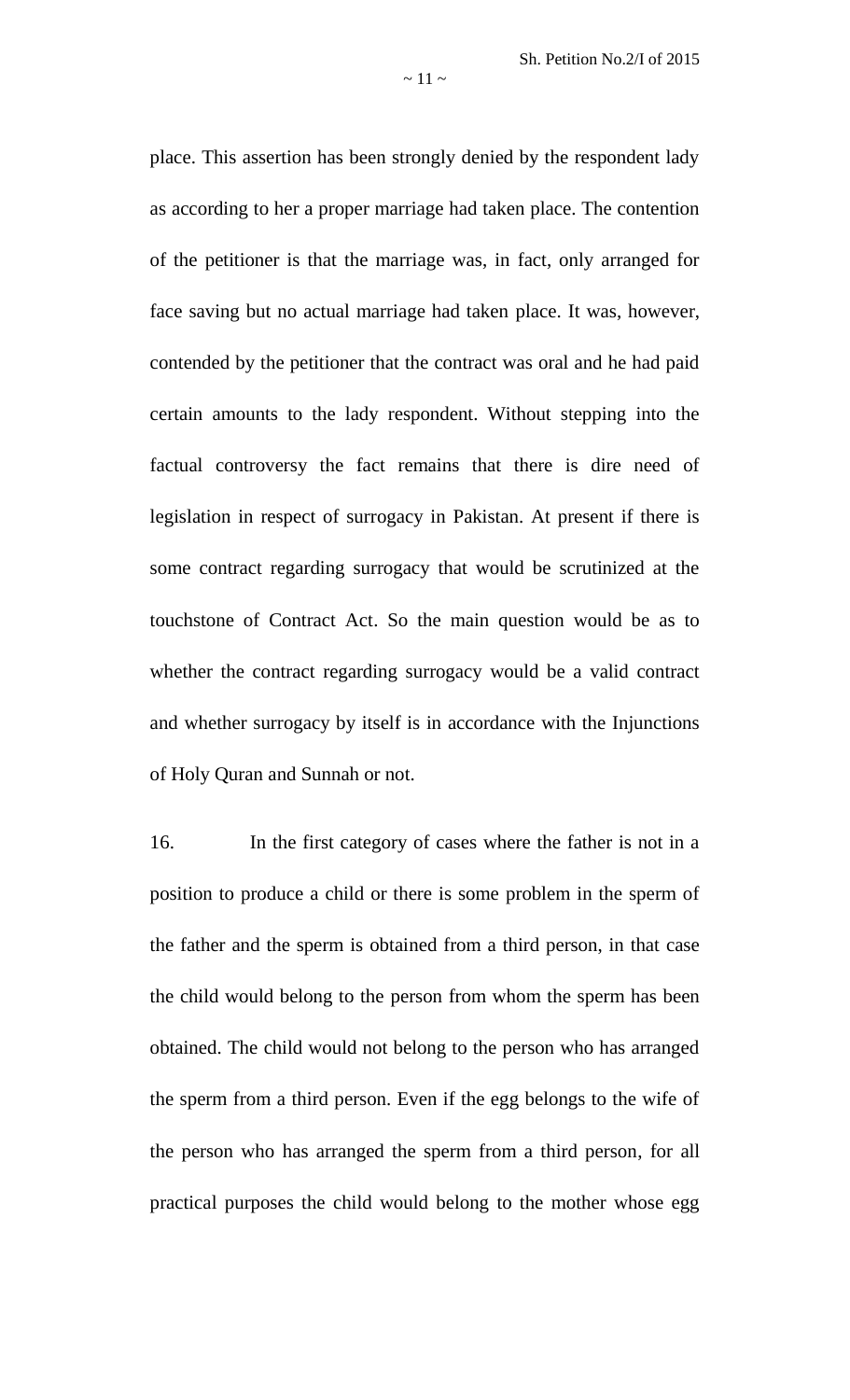has been used and the person from whom the sperm has been obtained. In such a case the whole arrangement would be illegal and against the Injunctions of Holy Quran and Sunnah.

17. In the second category of cases where the sperm has been obtained from the father and the egg from the mother and the same has been fertilized in the test tube through medical process and the embryo is then placed in the womb of the actual mother in that case the child would belong to the actual mother and father. This process cannot be considered as illegal or against the Injunctions of Holy Quran and Sunnah. The reason is that the sperm and the egg actually belong to the actual father and mother. If the couple agrees to go through the prescribed medical procedure then in that case legally no question can be raised in respect of the birth of the child. The child in such a case by all means would be legal and legitimate.

18. In all other cases where a woman is arranged as a surrogate mother against the monetary consideration or some other reason, the whole procedure as well as the resulting birth of the child would be illegal and against the Injunctions of Holy Quran and Sunnah.

19. Before coming to the Quranic concept, it cannot be ignored that surrogacy procedure is not only based on exploitation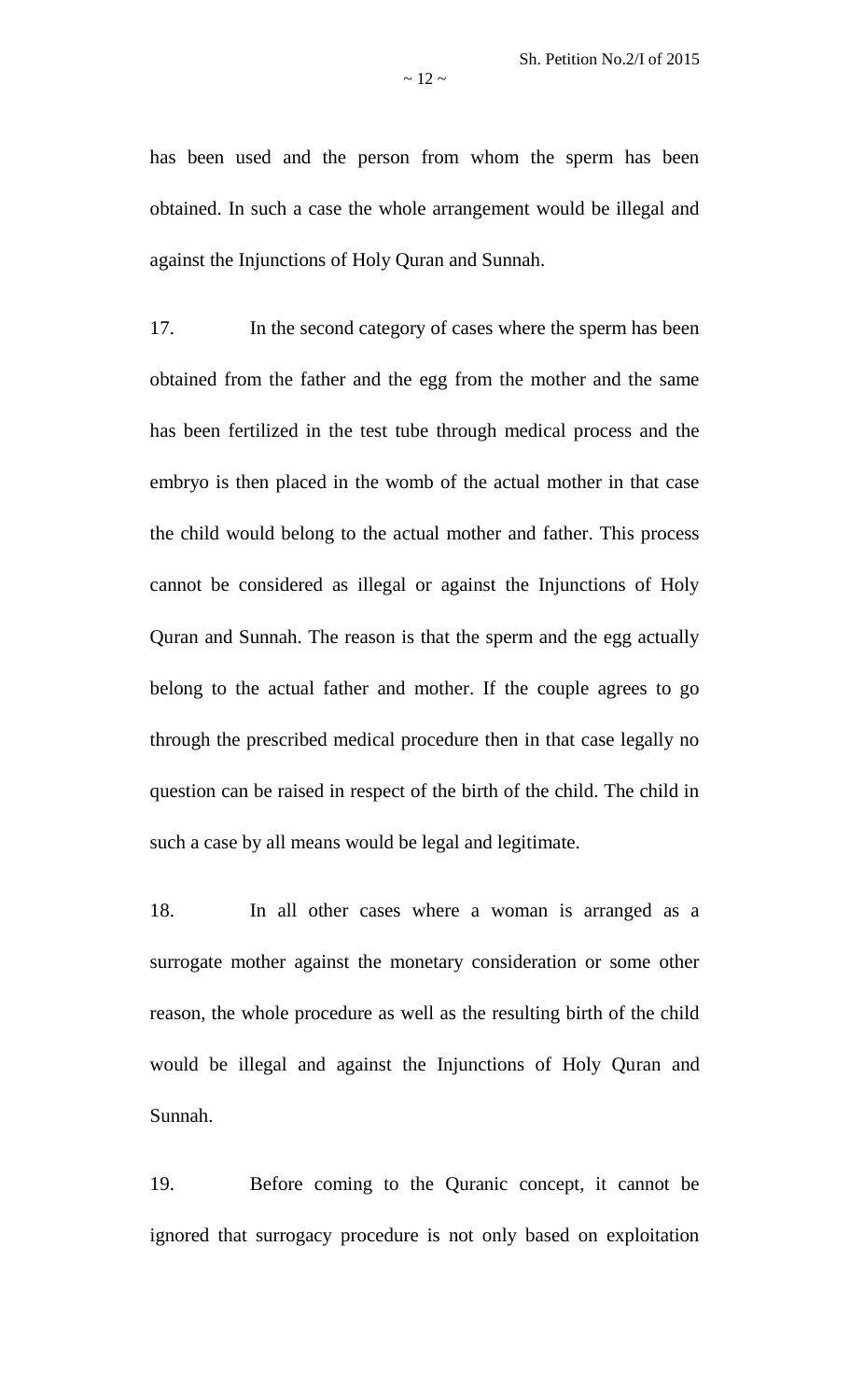rather the whole concept is illogical, cruel and absurd. If a woman is asked to carry a child for an unknown couple and then go through the pains of delivery and deliver a child for another couple, it would be beyond human understanding that the woman, who carries the child for nine months, would not develop emotional feelings for the child to whom she gives birth. In such a case the woman becomes only a machine not having any feelings, emotions or love. Converting human beings into feeling-less machines is the worst sort of cruelty that anybody can think of. The question is that whether the feelings of love, the pains of maintaining a child in womb and then delivery of child can be weighed in terms of money. This exploitation becomes worst when it is seen that people in the developed countries come to third world countries like India, Pakistan and Thailand where the rates are cheap, no medical protection is provided and other related facilities are also not available. If this process is allowed, it would be a new exploitation of the poor third world countries by the developed European as well as American countries.

20. The surrogacy procedure also involves another horrible aspect that is when a deformed baby is born, usually the couple, who has hired a woman to become a surrogate mother, do not develop love for the coming baby and when a deformed baby is born the hired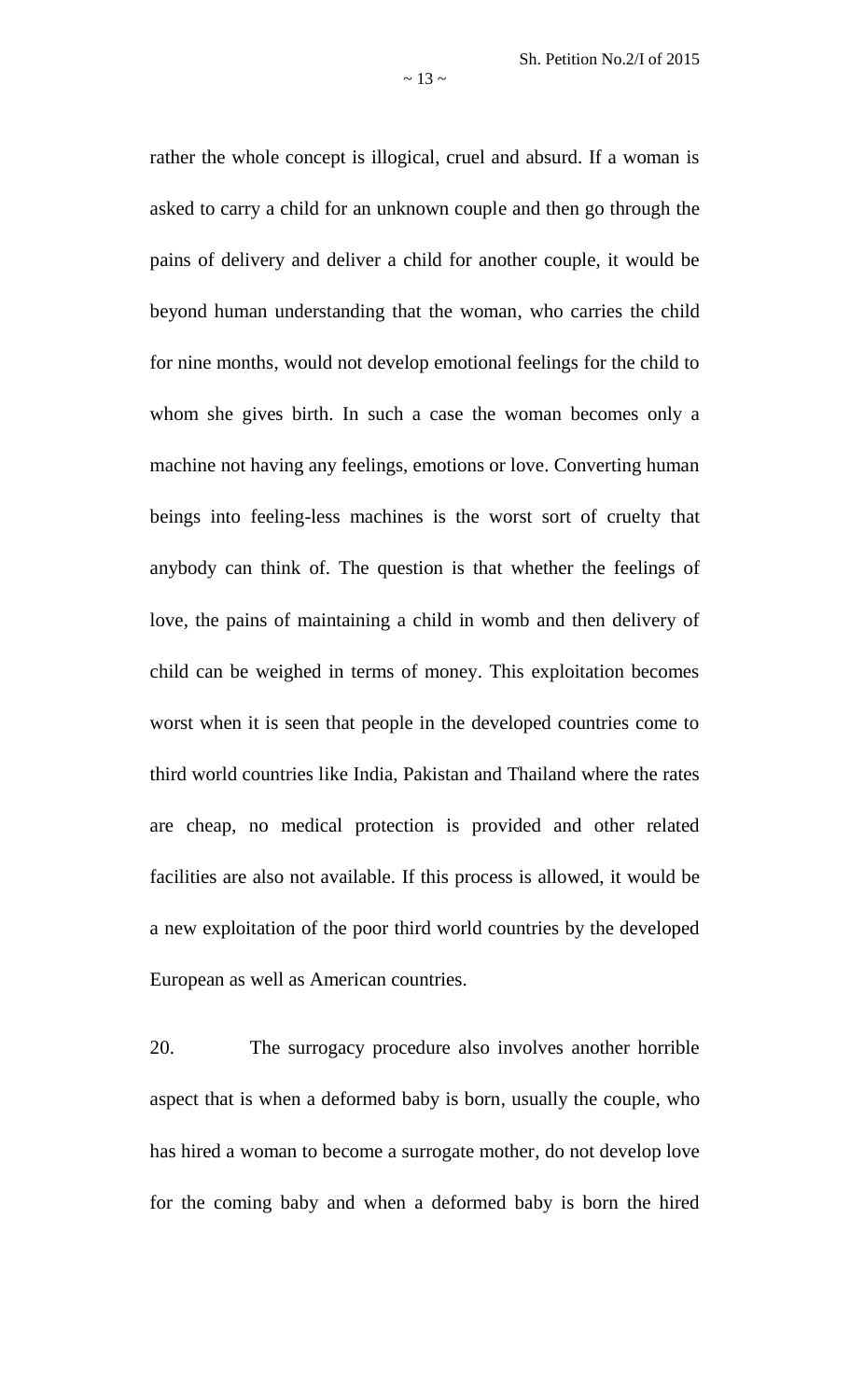couple usually do not own the baby. In most cases the woman who delivers the baby would not go for abortion, particularly, if the woman is a religious one she would hardly agree for abortion and that would create a new problem. If we put it in an ordinary example, it would mean as if a couple hires a taxicab and on the way something goes wrong with the taxicab the couple would leave the taxicab and hire another one. In a similar way the surrogate mother is useful as long as she delivers a baby. If she fails to deliver a healthy baby the hired couple would leave her to her own fate.

21. We have already seen that in one case a gay couple wanted to have a child and the sperm of the gay partner was kept in the womb of a girl who afterwards refused to hand over the child to the gay couple. Now it is to be seen as to whether the gay couple would be in a position to bring up a child and make him a useful member of the society. The situation would become more horrible if the sperm of a male is placed in the womb of near relative like sister, mother etc. although such like cases have been reported in the press.

22. There is one more horrible aspect of surrogacy and that is relationship of the real children of surrogate mother vis-a-vis the child to whom she gives birth as surrogate mother for another couple. Obviously such like situation may create unimaginable problems in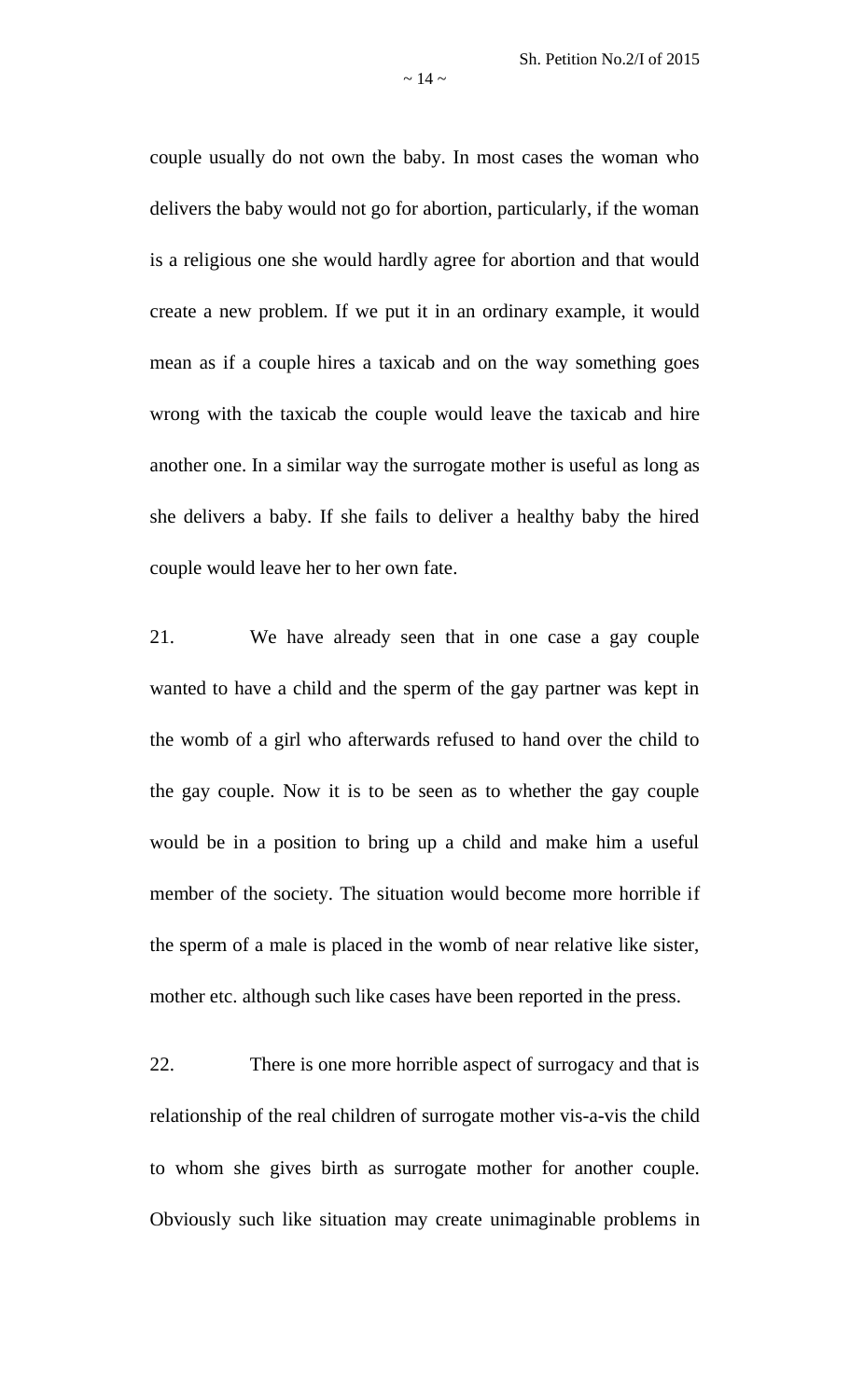future for the children as well. Particularly in Islamic countries surrogacy would disturb the settled *Shari* shares of heirs as settled by the Holy Quran. It would destroy the principles of inheritance given by the Holy Quran. Keeping in view all these facts it becomes clear that surrogacy even on the scale of human wisdom, is something which is aimed at the destruction of a healthy human society.

23. This fact cannot be ignored that in all societies, irrespective of religious background, certain values of good or bad are maintained as human values which are universal. Nevertheless, human values stem out of divine law as human mind is not capable of developing universal values good for all times to come. There is no doubt that certain derived principles and practices are different in different societies but the basic values remain the same. The basic aim and object of these universal values is that man should behave like a human being by distinguishing himself from animals and develop a healthy and peaceful society. Nobody can even think of a healthy society if he destroys the family unit as family by itself is the basic brick on which the structure of society is built. Surrogacy, in fact, is an axe which breaks the basic unit of society, that is the family.

24. Family is, in fact, the first institution where new born child gets natural love, affection and care. For the proper brought up

 $\sim$  15  $\sim$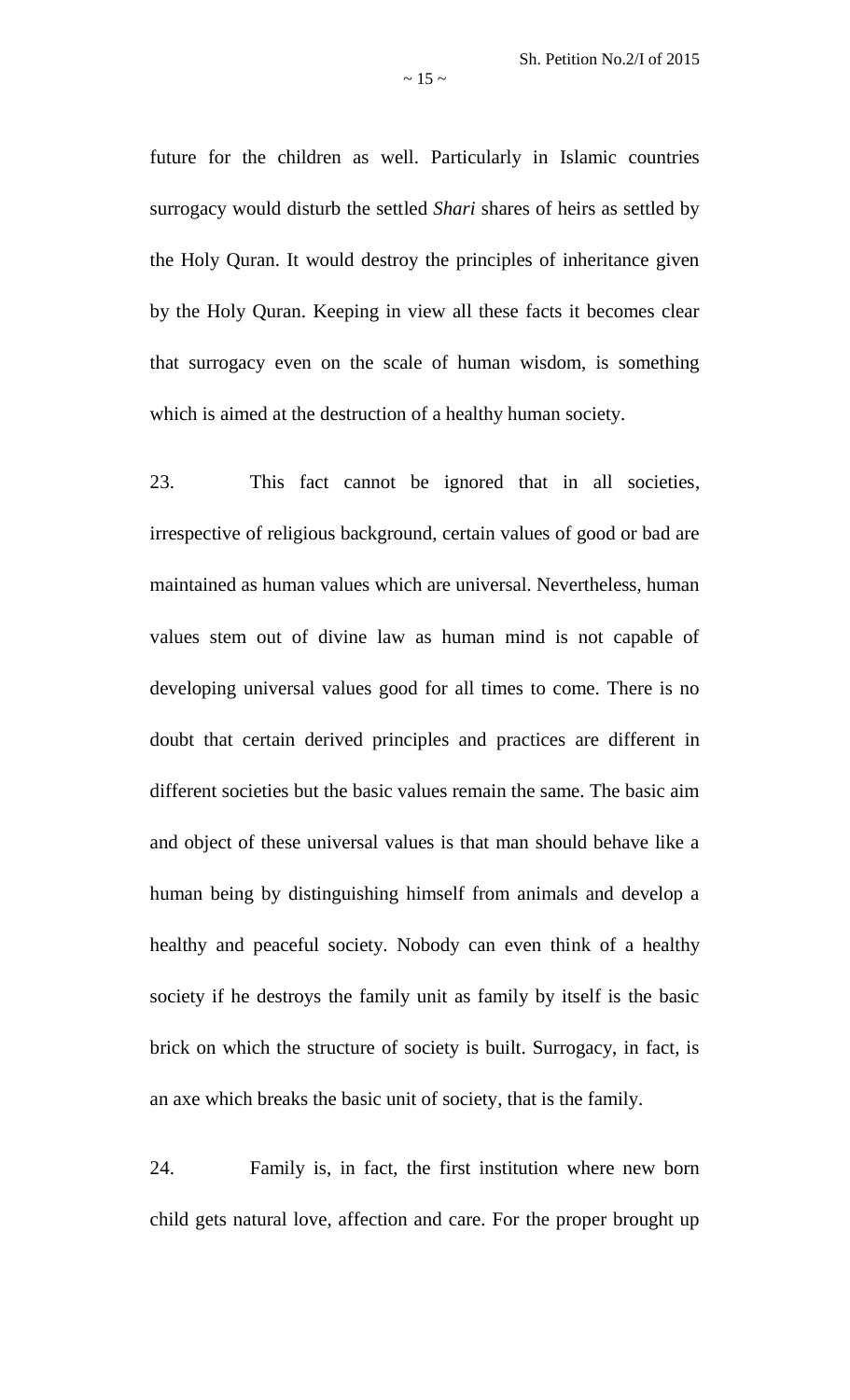of a child real family bonds are a prerequisite. When a child is given birth by a surrogate mother and handed over to a third party, the third party can never substitute the mother who has given birth to a child. This, in fact, is a fight with nature and man can never succeed in a tussle against nature. Family unit and every society is recognized and distinguished by the values it maintains. Surrogacy, in fact, destroys a healthy society.

25. It may be mentioned that the Quranic Concept on family and reproduction of children is quite simple and straight forward. Placing certain restrictions regarding marriage, the Holy Quran has given detailed Injunctions. Prohibiting the marriage contract between those who fall into the prohibited degrees and adding a few other conditions like that of dower, presence of witnesses, maintenance etc., Islam has allowed Muslims - a man and a woman - to enter into a bond of marriage through valid Nikah and reproduce children. According to the Injunctions contained in the Holy Quran and Sunnah of the Holy Prophet, no other way is provided for reproduction of children. Any efforts made to reproduce children through other means would be against the Injunctions of Quran and Sunnah, as highlighted in the subsequent paras.

 $\sim$  16  $\sim$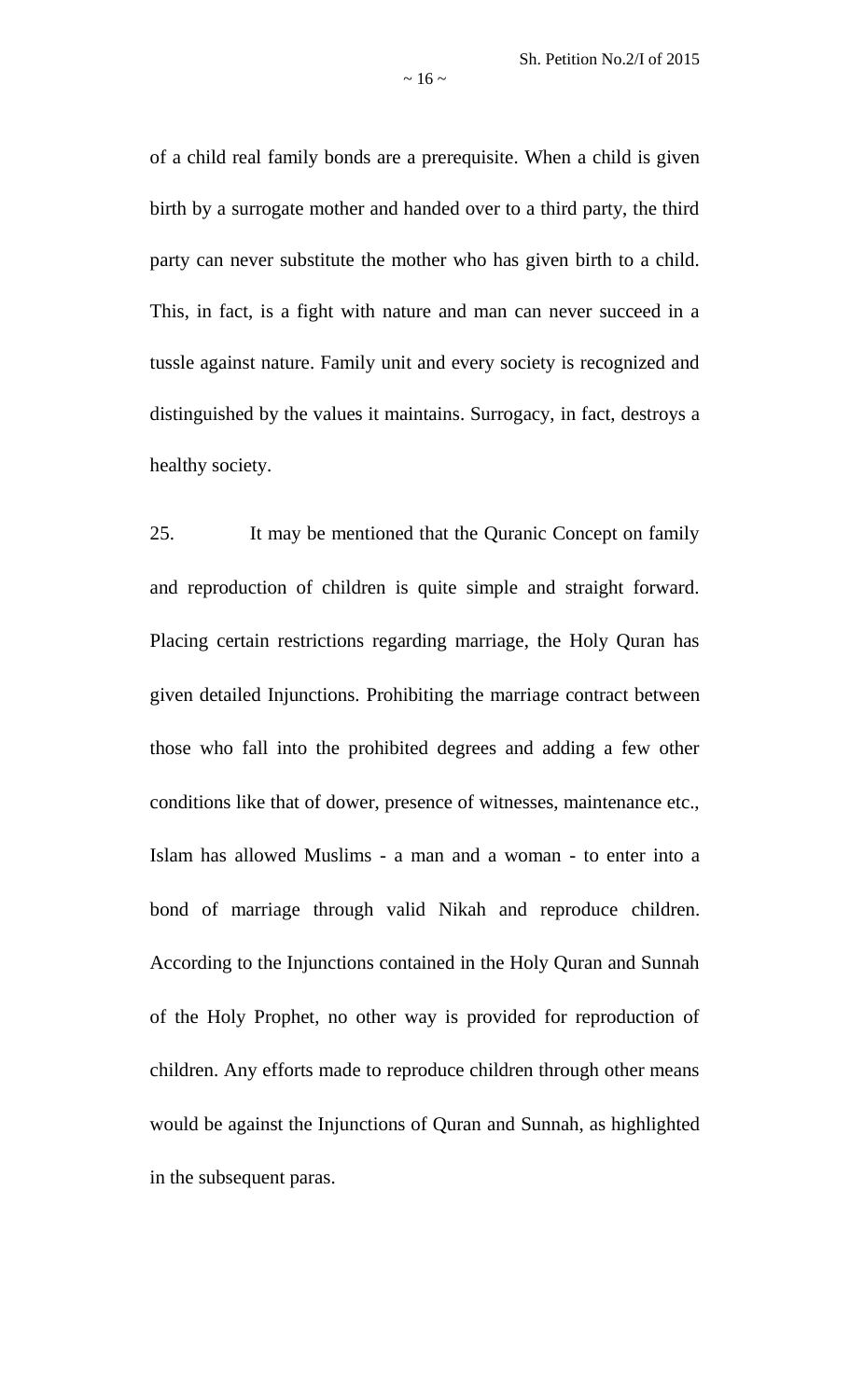26. Holy Quran says in Surah Nisa Ayat 24:-

وَأُحِلَّ لَكُم مَّا وَرَاءَ ذَٰلِكُمْ أَن تَبْتَغُوا بِأَمْوَالِكُم مُّحْصِنِينَ غَيْرَ مُسَافِحِينَ َ ِأ <u>֝֝</u> ر<br>أ

But it is lawful for you to seek out all women except these, offering them your wealth and the protection of wedlock rather than using them for the unfettered satisfaction of lust.

27. Here Allah Almighty explains in clear words as to how and with whom a man can tie the knot of marriage but the overall instructions of the Holy Quran are that man and woman can establish marital obligations only in the case of Nikah provided the same is not forbidden as provided in the Holy Quran.

28. The Holy Quran further says in Surah Al-Muminun Ayaat 5 to 7:-

> وَالَّذِينَ هُمْ لِفُرُوجِهِمْ حَافِظُونَ ﴿٥﴾ إِلَّا عَلَىٰ أَزْوَإِجِهِمْ أَوْ مَا مَلَكَتْ أَيْمَانُهُمْ َّ ِ َٰ َ َ َ فَإِنَّهُمْ غَيْرُ مَلُومِينَ (٦) فَمَنِ ابْنَغَىٰ وَرَاءَ ذَٰلِكَ فَأُولَـٰلَٰئِكَ هُمُ الْعَادُونَ (٧) اُ ا َٰ اُ

> Who strictly guard their private parts save from their wives, or those whom their right hands possess; for with regard to them they are free from blame – As for those who seek beyond that, they are transgressors –

In other words Quran permits the sexual relations between man and woman within the bond of Nikah and not otherwise.

29. The object of Nikah and sexual relations is reproduction of children. Quran says in Surah Al-Baqarah Ayat No.223:-

> نِسَاؤُكُمْ حَرْثٌ لَّكُمْ فَأْتُوا حَرْثَكُمْ أَنَّىٰ شِئْتُمْ ۚ وَقَدِّمُوا لِأَنفُسِكُمْ ۚ وَاتَّقُوا َّ ْ َ اللَّـهَ وَاعْلَمُوا أَنَّكُمْ مُّلَاقُوهُ ۞ وَبَشِّرِ الْمُؤْمِنِينَ ﴿٢٢٣﴾ َّ َ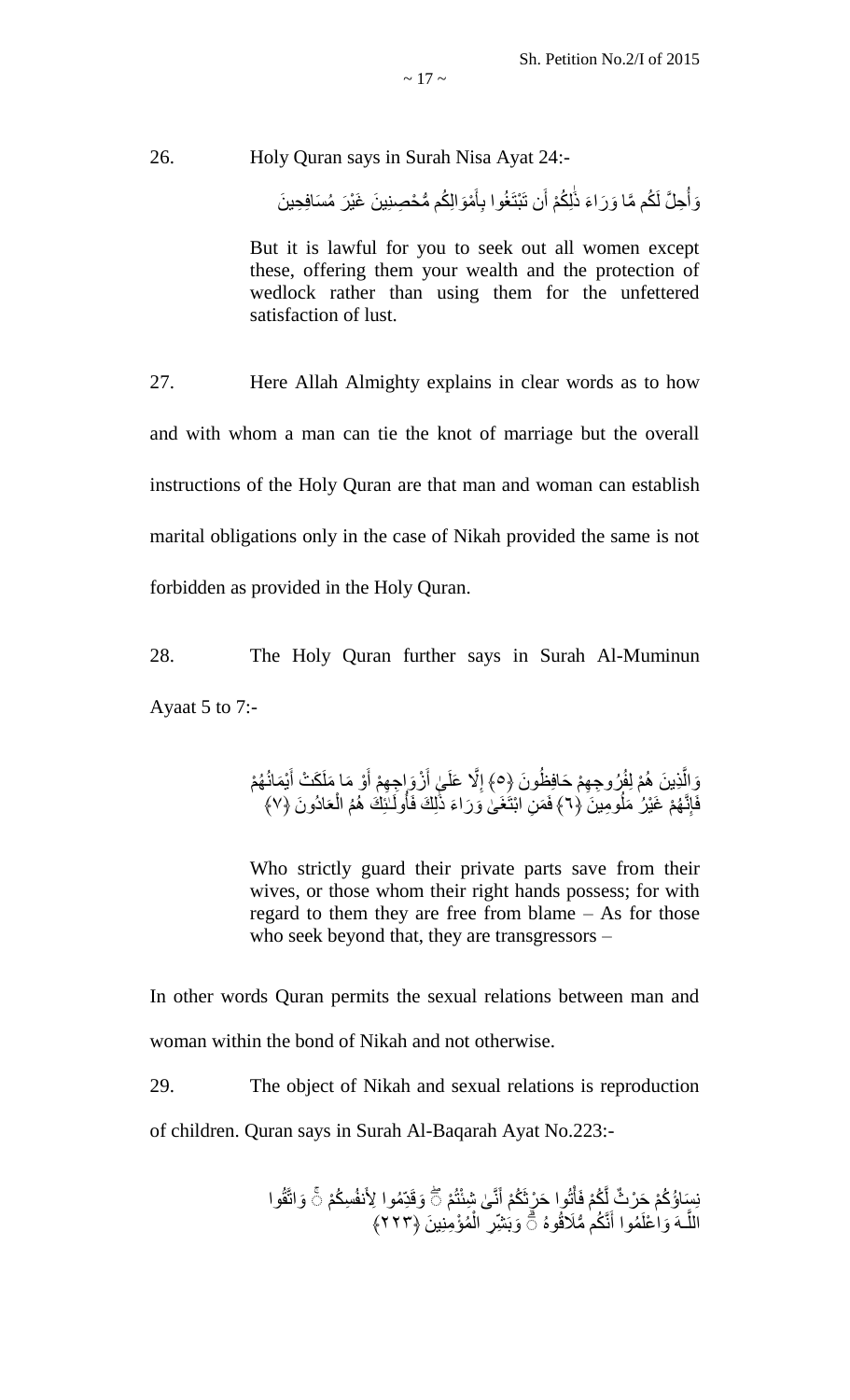Your wives are your tilth; go, then, into your tilth as you wish but take heed of your ultimate future and avoid incurring the wrath of Allah. Know well that one Day you shall face Him. Announce good tidings to the believers.

30. In such a way women have been symbolized as agricultural fields and obviously a person enters an agricultural field for the purpose of reproduction so the object of sexual relations is reproduction of children but it has to be within the bond of Nikah and not otherwise. The purpose of Nikah is to determine the paternity and maternity of the child and in such a way develop and maintain a healthy society.

31. In surrogacy children are not produced by a couple through the bond of Nikah. The object of producing children through surrogacy is to satisfy the desire of a woman who may not wish to marry a man or go through the pains of delivery or is infertile. This desire may even be of a gay couple. The paternity and maternity of child would become irrelevant. As such the whole concept of surrogacy, as is generally in vogue in many countries, is against the Injunctions of Quran and Sunnah. Innumerable problems, which the society would face, cannot even be imagined.

32. In the above said circumstances, we hold that if a baby is born through mechanical/medical process where the sperm belongs to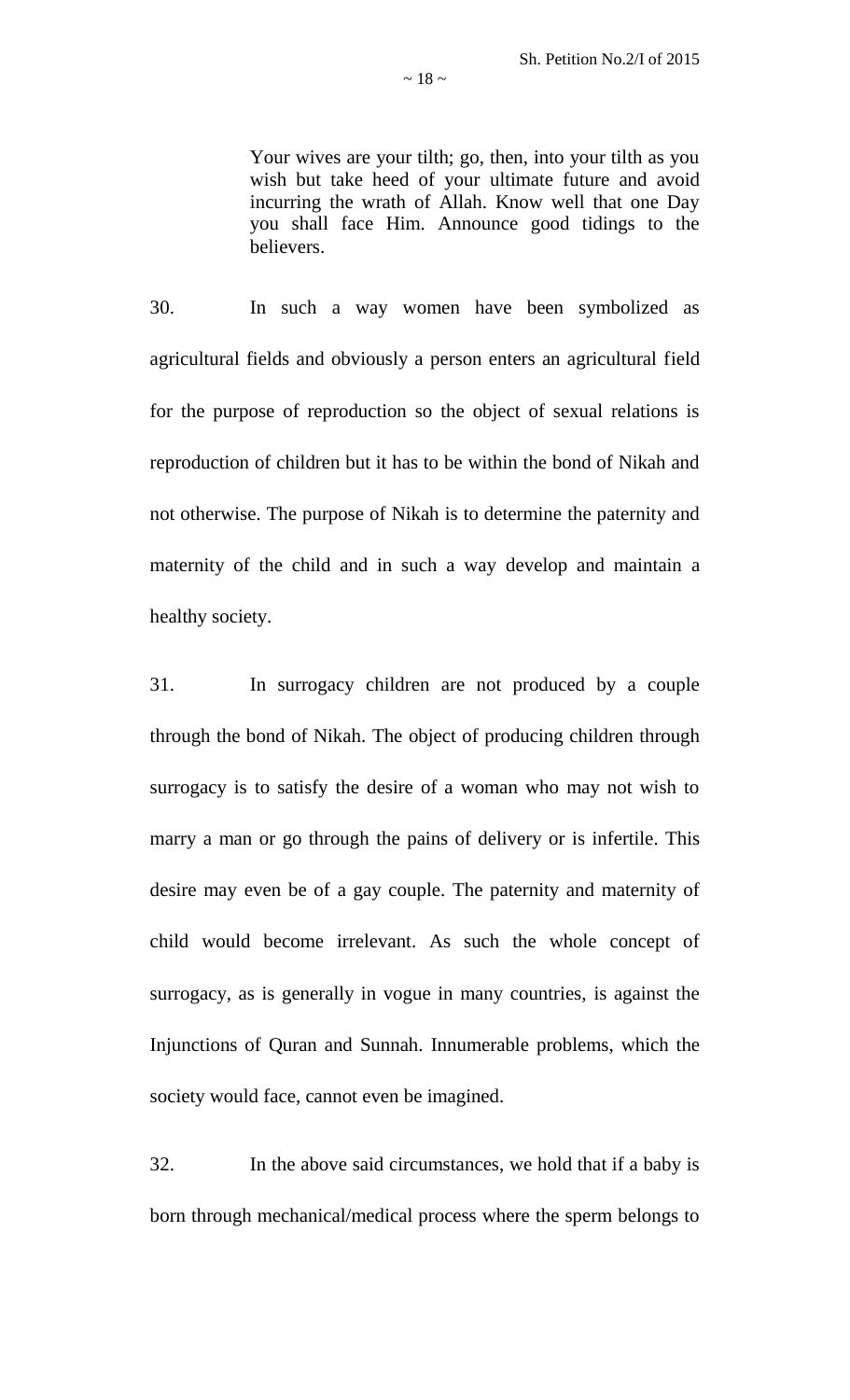the actual father and the egg to the actual mother and the child is born by the actual mother, in that case the procedure would be legal and lawful. In all other cases surrogacy procedure would be unlawful and against the Injunctions of Holy Quran and Sunnah.

33. In Pakistan such an agreement, oral or written, would ordinarily be governed by the Contract Act, so suitable amendment be made in Section 2 of the Contract Act, 1872 and it may be specifically provided that any agreement regarding surrogacy would not be enforceable by law as the same would contain unlawful proposals and unlawful considerations.

34. Pakistan Penal Code be also amended and suitable section of law be added regarding definition of surrogacy. The same be declared as an offence punishable with imprisonment as well as fine. Further amendment be made in the Pakistan Penal Code that the couple who arranges a surrogate mother would be liable to punishment alongwith surrogate and the doctor who carries on the surrogacy procedure. Another amendment be made in Pakistan Penal Code to provide punishment for the doctor who maintains the sperm bank or egg bank for using in future, which should include imprisonment and fine. It must also be provided that any doctor involved in the procedure of surrogacy shall loose his license.

 $\sim$  19  $\sim$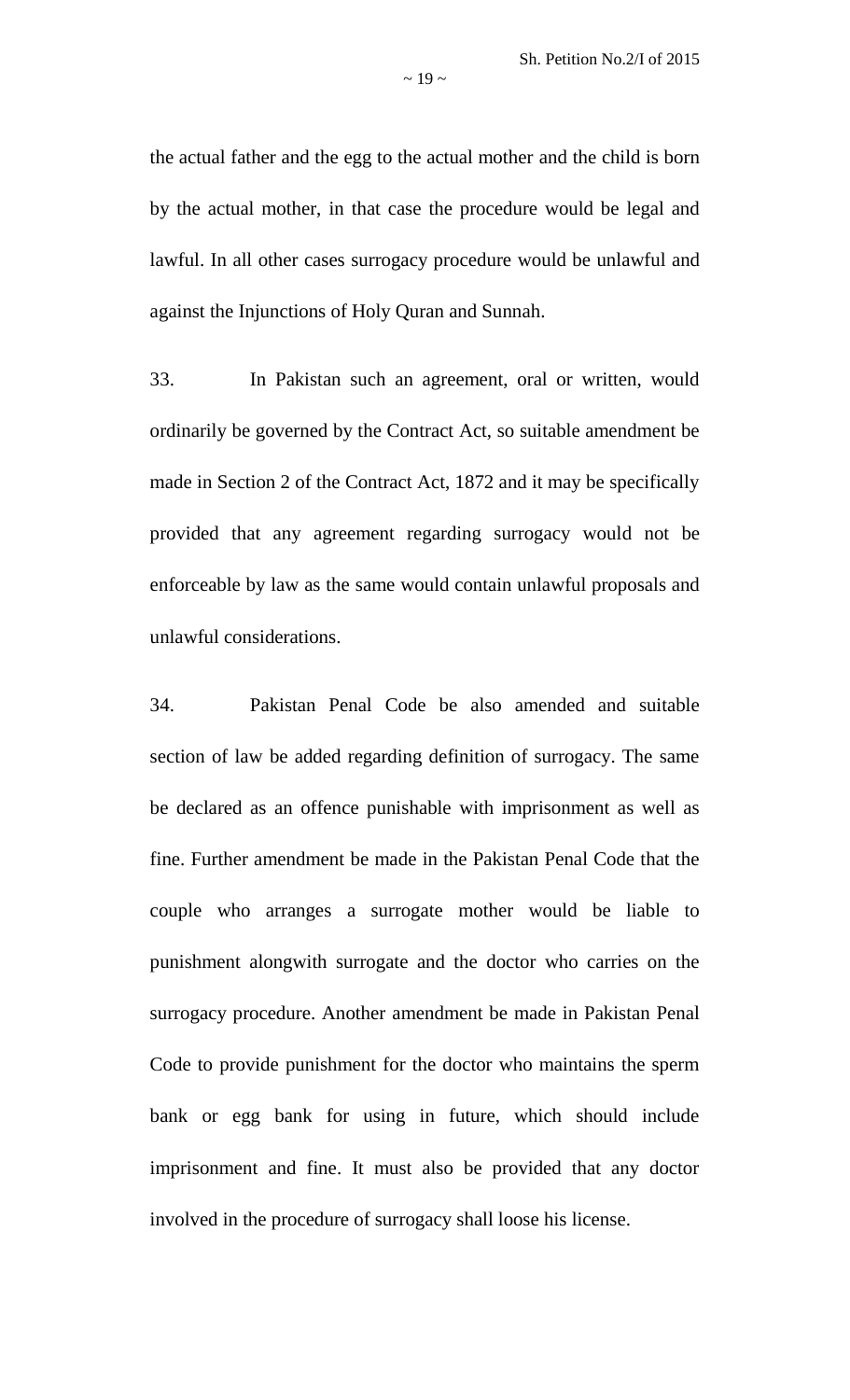35. As far as the case of the petitioner is concerned, we would restrain from passing any comments on that as under Article 203-D of the Constitution of Islamic Republic of Pakistan, this Court cannot provide any personal relief. His case has already been decided by the Civil Courts and we cannot interfere in the findings of those Courts.

 $\sim$  20  $\sim$ 

36. In above terms, the Shariat Petition stands disposed of. The office is directed to send copies of this judgment to the Federal Government, Chief Secretaries and Secretaries of Home Department of all the Provincial Governments for necessary compliance.

37. The required amendments be made latest by  $15<sup>th</sup>$ August, 2017.

## **Mr. Justice Riaz Ahmad Khan Chief Justice**

## **Mr. Justice Allama Dr. Fida Muhammad Khan**

**Mr. Justice Zahoor Ahmed Shahwani**

*Dated Islamabad the 16th February, 2017 Approved for reporting. Imran/\**

**Mr. Justice Riaz Ahmad Khan Chief Justice**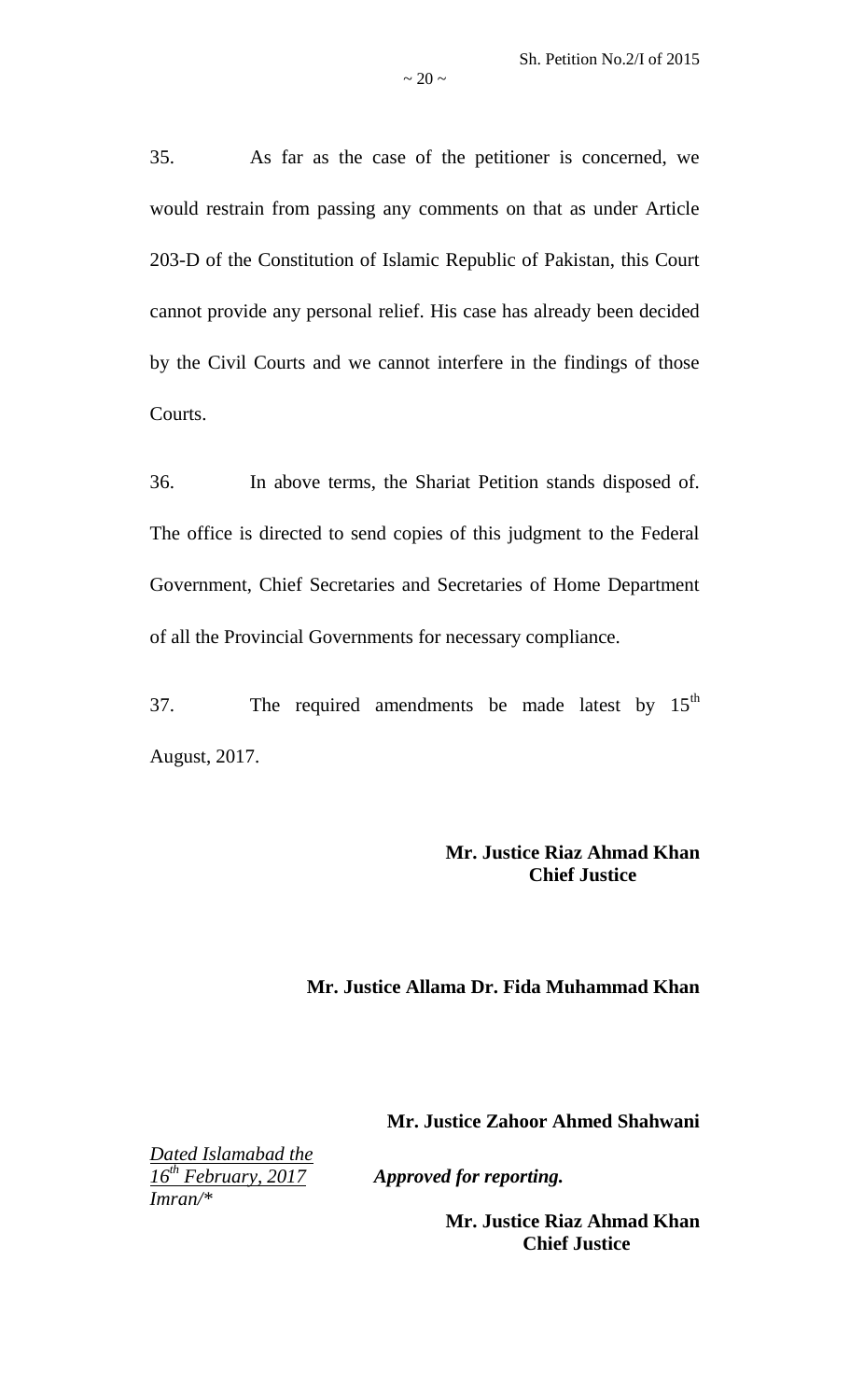I have the privilege of going through the judgment proposed to be delivered by the Hon"ble Chief Justice regarding surrogacy which has been elaborately defined and explained in great detail. I fully agree and concur with the same.

I would, however, like to add that the issue in question is very sensitive and complicated and entails several practical legal issues regarding the Muslim Personal Law, particularly, like matters pertaining to inheritance, prohibited degrees for the purpose of interse marriage and privacy etc.

I may also mention that this issue had been considered by the Islamic Fiqah Academy Jedda, which has been established by the Organization of the Islamic Conference (OIC) i.e. اسالهی عالن زاتطہ. It is the world"s highest Islamic forum for resolving various modern issues, arising from time to time, in the light of Islamic Injunctions. The said Academy in its meeting held in Makka Mukarrma in 1985 as well as in its another meeting held in Amman in 1986, passed the following resolution in respect of surrogacy:

لراتها أو لوا يتستة تاتاً اى الطسق الخوس األولً كلها هحسهح شسعاً و هوٌىعح هٌعاً عليها هي اختالط األًساب و ضياع األهىهح وغيس ذلك هي الوحاذيس الشسعيح -

"All the five types are strictly prohibited in Islam because it corrupts lineages and results loss of maternity and other shar"i prohibition".

عوليح الحول سىاء كاى الوىضىع سائالً هٌىياً يحسم استخدام طسف ثالث فً أم جٌيٌا - ً تىيضح أم والطسف الثالث سىاء عي طسيك التأجيس أو التثسع أو التفضل

"The use of a third party in the process of pregnancy is prohibited, whether the subject was liquid sperm or egg or embryo and the third party, whether involved by way of lease or donation."

The Islamic Research Academy in Cairo also adopted the opinion of the academy in 2001.

1